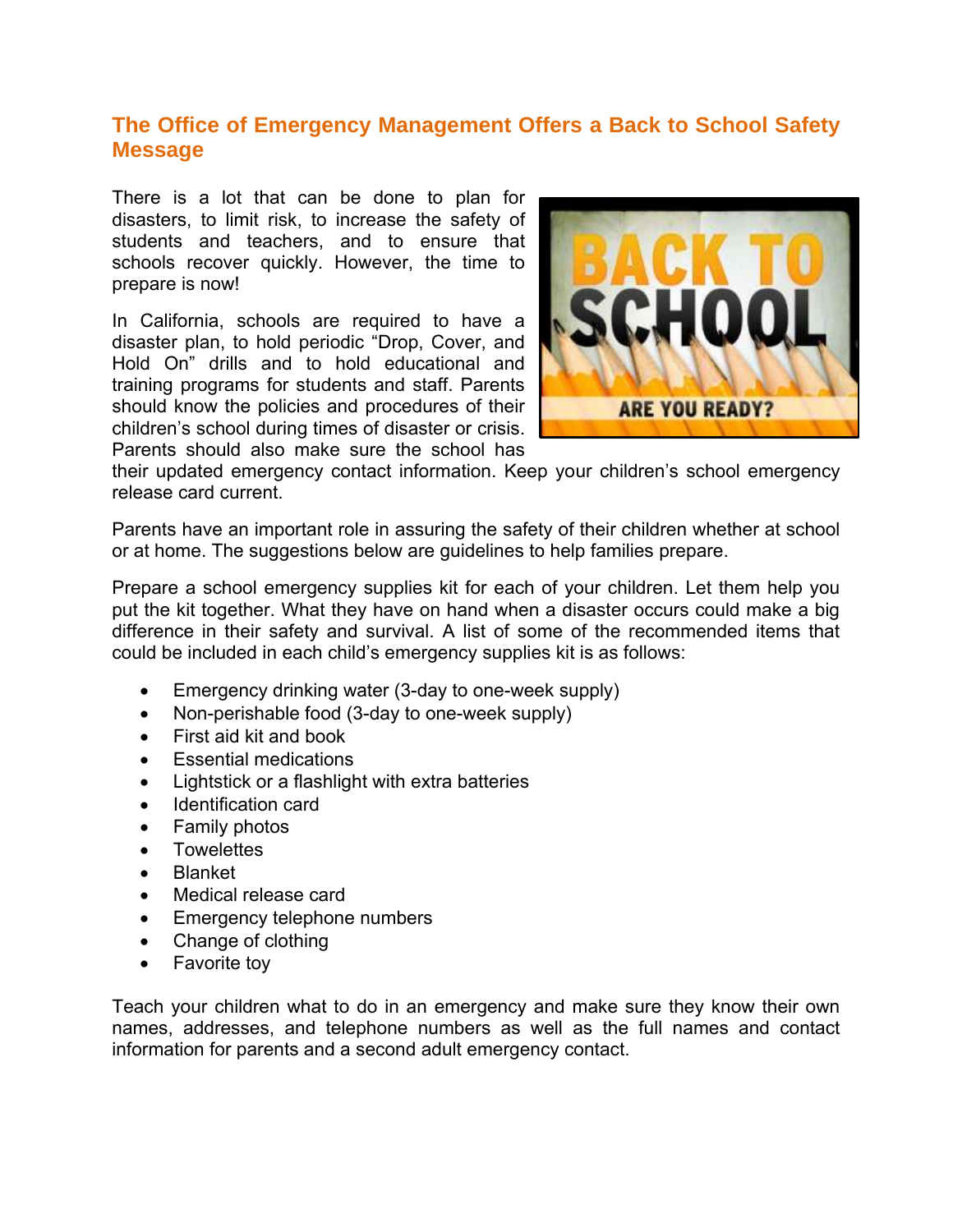#### *For additional information, please contact the Office of Emergency Management at 951.413.3800.*

#### **The Office of Emergency Management Offers the Following Water Safety Information**

With the warm weather upon us, it is important to stay vigilant around children and adults alike while enjoying activities involving bathing and swimming at a pool, river, lake or beach. For children younger than five, drowning is a leading cause of injury, or lifelong disability and it is the leading cause of accidental death. As toddlers begin walking and exploring, statistics show an alarming rate of pool and other drowning's. The Office of Emergency Management would like to share the following tips to keep your children safe this summer:



- Constantly keep eyes on young children playing in or near any body of water, public pool, spa, or bathtub. A child can drown in the time it takes to answer a text message. Babies and toddlers have drowned in items as seemingly harmless as shallow buckets of water when left briefly unattended.
- Never leave a child alone near water while you answer the telephone or doorbell, attend to another child or turn to household chores, even for a few seconds.
- Fence your pool on all four sides with a barrier that is at least five feet high. Move lawn chairs, tables and other potential climbing aids away from the fence to help keep out children. Any gate or door leading to the pool area should be selfclosing and self-latching, opening outward, with the latch placed on the poolside and out of reach.
- Install panic alarms on all house doors and windows leading to the pool area, automatic sliding door closers and an automatic safety cover over the pool.
- Check swimming pools for new anti-entrapment grates on drain suction outlets required by new laws to prevent the physical entrapment of the bathers.
- Keep reaching and throwing aids, such as poles and life preservers, on both sides of the pool
- Swimming lessons do not ensure safety. A child who falls into water unexpectedly may panic and forget his or her swimming skills. Adults who serve as caretakers for children should know how to swim themselves, and also be certified to perform cardiopulmonary resuscitation (CPR) in an emergency. Immediate CPR could prevent death or brain damage.

We urge you to remind your families, friends, and neighbors to be aware of drowning risks and to prevent devastating water accidents. Have a safe and happy summer!